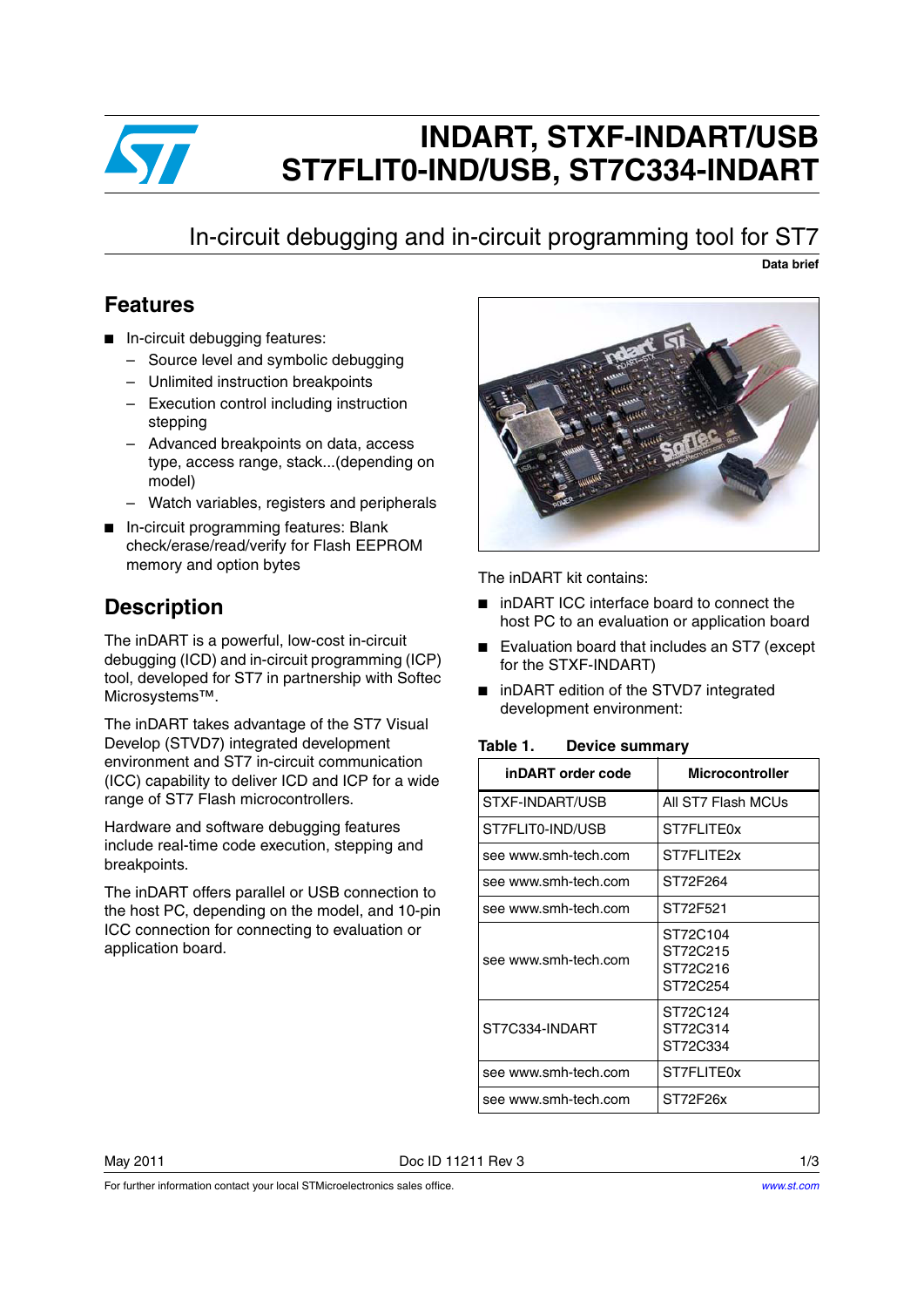## **Ordering information**

InDART starter kits can be ordered from Softec Microsystems™ or from your nearest ST distributor or sales office. Use the following table to determine which inDART MCU is best adapted to your requirements.

| <b>Microcontroller</b>                       | Order code                             | <b>Advanced</b><br>breakpoints | <b>Real time</b>   | <b>Evaluation board (MCU)</b>  | <b>Host PC</b><br>connection |
|----------------------------------------------|----------------------------------------|--------------------------------|--------------------|--------------------------------|------------------------------|
| All ST7 Flash<br><b>MCUs</b>                 | STXF-INDART/USB                        | Yes <sup>(1)</sup>             | Yes <sup>(2)</sup> |                                | <b>USB</b>                   |
| ST7FLITE0x                                   | Yes <sup>(1)</sup><br>ST7FLIT0-IND/USB |                                | $Yes^{(2)}$        | Yes (ST7FLite09 - DIP16)       | <b>USB</b>                   |
| ST7FLITE2x                                   | see www.smh-tech.com                   | Yes <sup>(1)</sup>             | Yes <sup>(2)</sup> | Yes (ST7FLite29 - DIP16)       | <b>USB</b>                   |
| ST72F264                                     | see www.smh-tech.com                   | Yes <sup>(1)</sup>             | Yes <sup>(2)</sup> | Yes (ST7F2649 - SDIP32)        | <b>USB</b>                   |
| ST72F521                                     | see www.smh-tech.com                   | Yes <sup>(1)</sup>             | Yes <sup>(2)</sup> | Yes $(ST7F521 - TQFP64)^{(3)}$ | <b>USB</b>                   |
| ST72C104<br>ST72C215<br>ST72C216<br>ST72C254 | see www.smh-tech.com                   |                                | Yes                | Yes (ST7C254 – SDIP32)         | Parallel                     |
| ST72C124<br>ST72C314<br>ST72C334             | ST7C334-INDART                         |                                | Yes                | Yes (ST7C334 – DIP56)          | Parallel                     |
| ST7FLITE0x                                   | see www.smh-tech.com                   |                                | Yes                | Yes (ST7FLite09 - DIP16)       | Parallel                     |
| ST72F26x                                     | see www.smh-tech.com                   |                                | Yes                | Yes (ST7F264 – SDIP32)         | Parallel                     |

#### <span id="page-1-0"></span>Table 2. **Table 2. InDART details**

1. Advanced breakpoints only for MCUs with on-chip debug module

2. Real time, with breakpoint limitation for MCUs without on chip debug modules

3. This evaluation board also supports ST72F32x

For more information and documentation, please refer to the Softec Microsystems™ web site or the STMicroelectronics microcontroller support site on www.st.com.

## **Revision history**

| Table 3. | <b>Document revision history</b> |  |
|----------|----------------------------------|--|
|          |                                  |  |

| <b>Date</b> | <b>Revision</b> | <b>Changes</b>                                                                                          |
|-------------|-----------------|---------------------------------------------------------------------------------------------------------|
| 01-Feb-2005 |                 | Initial release.                                                                                        |
| 30-Mar-2009 | 2               | Modified references to inDart-ST7 to inDART, in line with product family name.                          |
| 30-May-2011 | 3               | Modified Table 1: Device summary and Table 2: InDART details.<br>Added INDART to root part number list. |